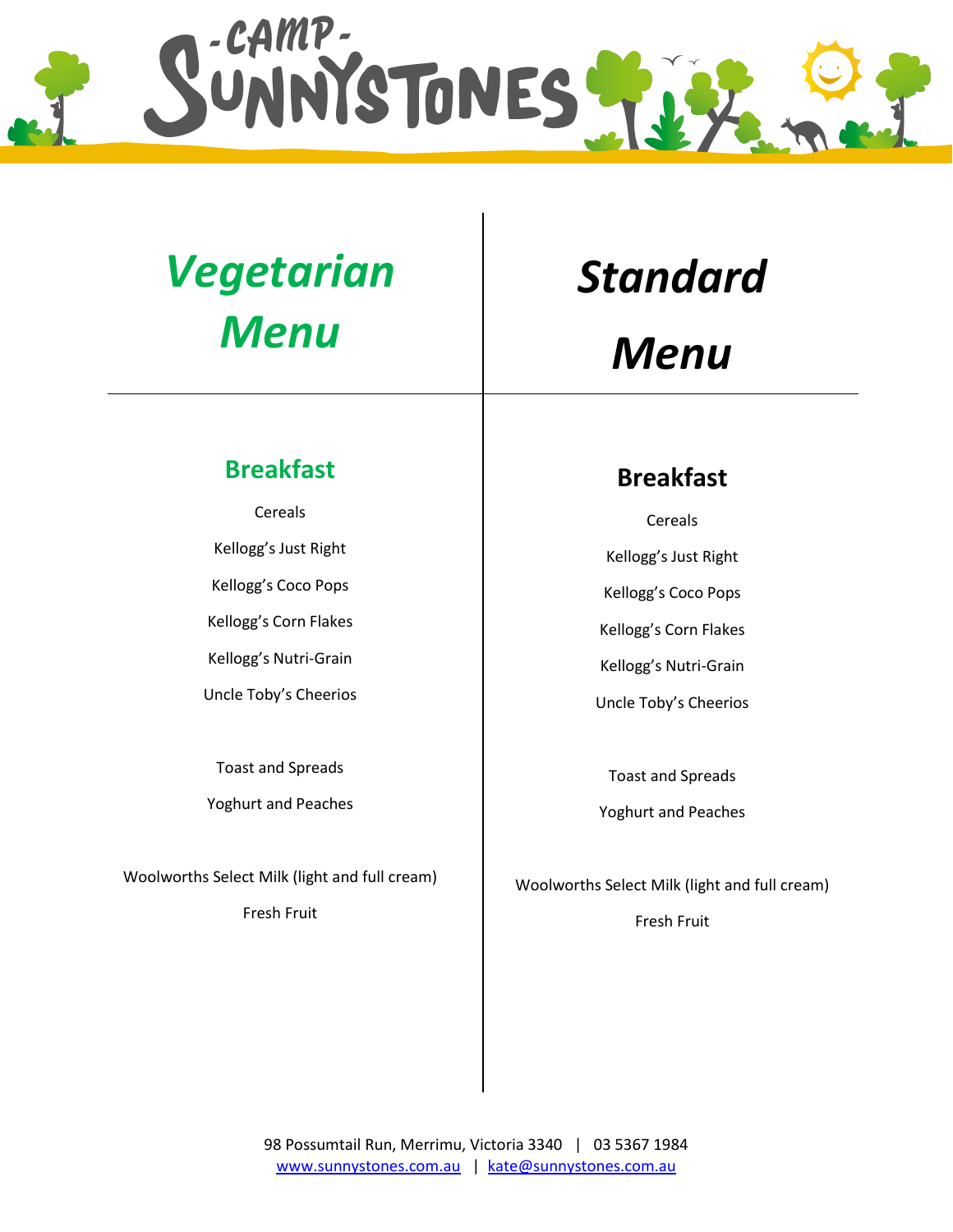

## *Vegetarian Menu*

#### **Morning/Afternoon Tea Options**

Fresh fruit

Chocolate Cake

Home-made damper

Served with Nuttelex and Golden Syrup

Prista Saladas with Tasty Cheese Slices and Tomato

Lamingtons and / or Arnott's classic biscuit selection

#### **Lunch**

*Day 1*. BYO Lunch

*Day 2.* Salad Rolls / Wraps with:

Mayonnaise, Butter, Fresh Salads

*Day 3*. BBQ

I & J Vegetable Burgers, Sanitarium Vegetarian Sausages

served with Fresh Salad

### *Standard*

*Menu*

### **Morning/Afternoon Tea Options**

Fresh fruit

Chocolate Cake

Home-made damper

Served with Nuttelex and Golden Syrup

Prista Saladas with Tasty Cheese Slices and Tomato

Lamingtons and / or Arnott's classic biscuit selection

#### **Lunch**

*Day 1.* BYO Lunch

*Day 2.* Salad Rolls / Wraps with:

Mayonnaise, Butter, Fresh Salads, Sliced Ham or Chicken Loaf

*Day 3.* BBQ

Woolworths Sausages, Marathon Hamburgers, I & J Vegetable Burgers

served with Fresh Salad

98 Possumtail Run, Merrimu, Victoria 3340 | 03 5367 1984 [www.sunnystones.com.au](http://www.sunnystones.com.au/) | [kate@sunnystones.com.au](mailto:kate@sunnystones.com.au)